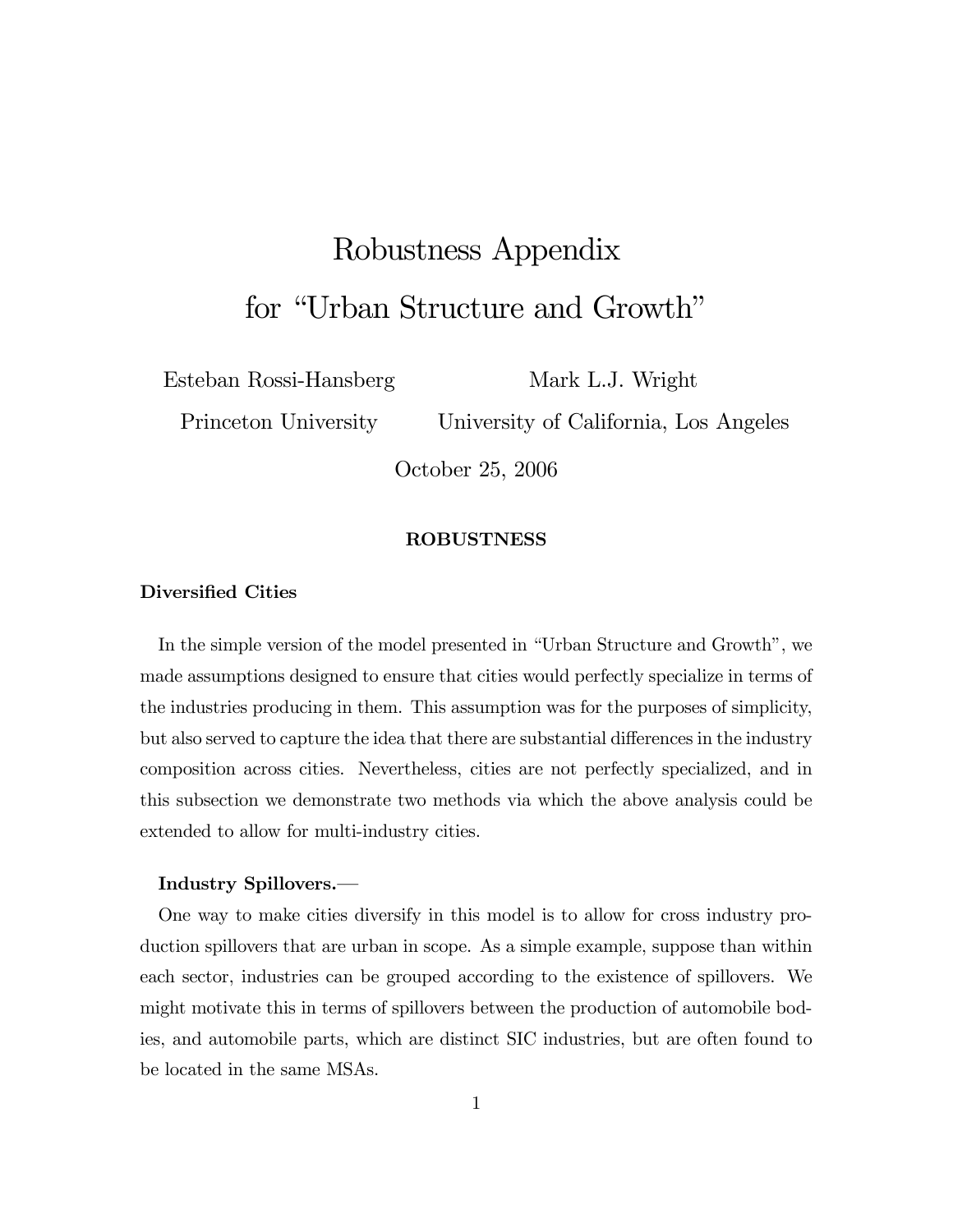In particular, suppose that for a set of industries  $j^{\varphi}, \varphi = 1, ..., G_j$ , across which there are spillovers, the productivity level for firms in these industries in a city is defined as

$$
\tilde{A}_{tj} = A_{tj} \sum_{\varphi=1}^{G_j} \left( \tilde{H}_{tj^{\varphi}}^{\gamma_j} \tilde{N}_{tj^{\varphi}}^{\varepsilon_j} \right)^{1/G_j},
$$

and note that by the assumption that all industries are in the same sector (or industry group), the parameters  $\gamma_j$  and  $\varepsilon_j$  are the same across all industries. Suppose further that all these industries begin time with the same stocks of industry specific factors.

Under these assumptions, industry pairs will covary perfectly, and it is as if we have redefined the notion of an industry to consist of a set of industries with spillovers. All of the results for cities derived above, now carry over for these industry groups. In particular, employment in one of the industries of each group in a city will be  $1/G$ the level derived above, or

$$
\frac{N_{tj}}{\mu_{tj}} = \frac{1}{G} \left[ \frac{2(\gamma_j + \varepsilon_j)}{b} \frac{Y_{tj}}{N_{tj}} \right]^2,
$$

so that the total size of such a city is exactly equal to the level found above. Note that this result applies for different sizes of industry groups across sectors. Importantly, in each case the dynamics of city sizes, as well as their predicted invariant distributions, are unchanged.

# Non-traded Consumption Goods.-

Another way in which cities are naturally diversified is as a result of the importance of the consumption of non-traded goods, like some types of services. Every city must employ some people in the production of these goods as they cannot be transported across cities. To capture this in our model, we assume that preferences are now given by

$$
\max(1-\delta)E_0\left[\sum_{t=0}^{\infty}\delta^t N_t\left(\sum_{i=1}^J \ln\frac{C_{ti}}{N_t} + \ln\frac{C_{tNT}}{N_t}\right)\right].
$$

where denotes consumption of the non-traded good. Non-traded goods are produced using a constant returns to scale production technology that uses raw labor alone,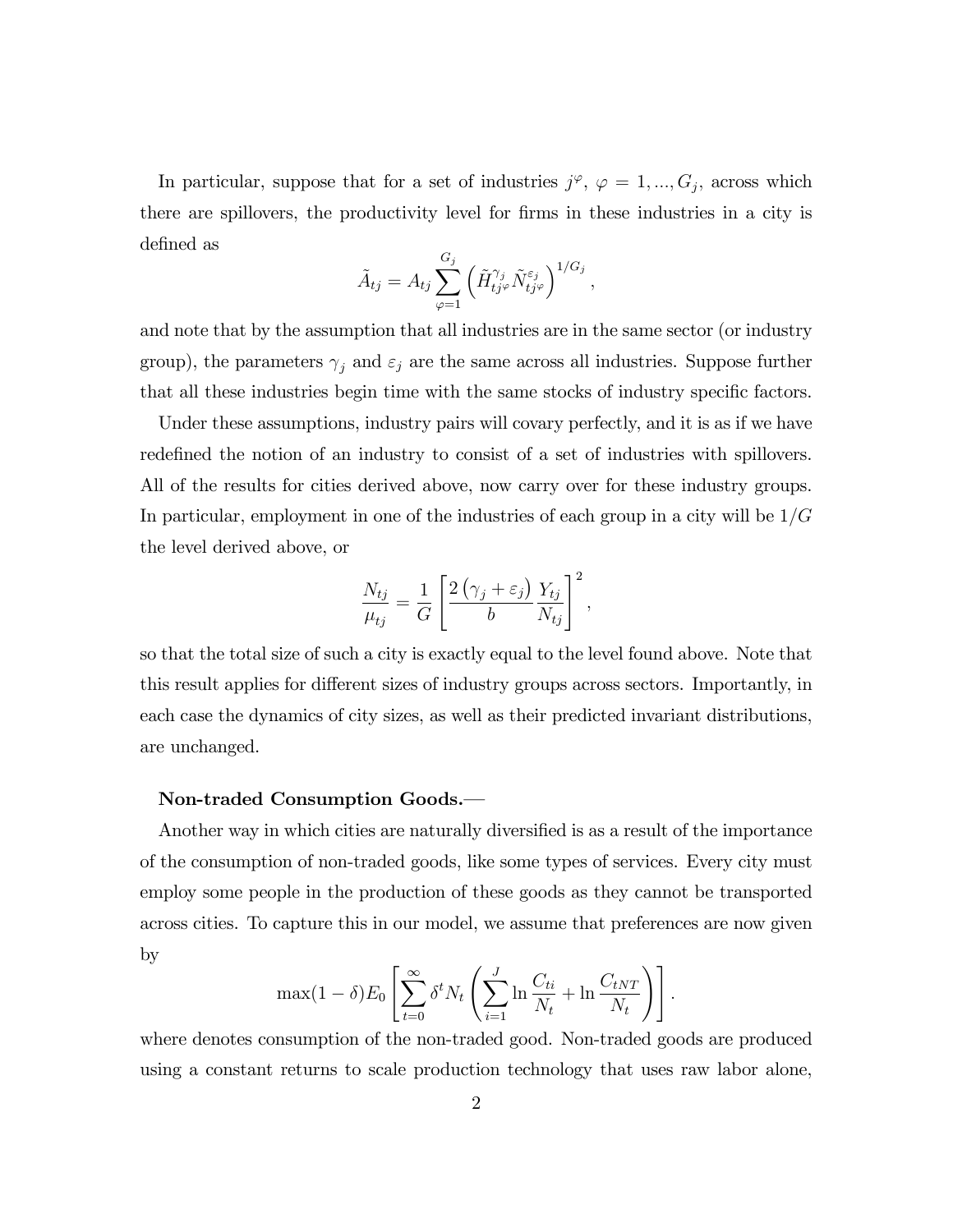and can be produced anywhere in the city (that is, they do not have to be produced at the CBD). For simplicity we assume that one unit of labor devoted to non-tradeables production produces one unit of these non-traded goods, so  $C_{tNT} = N_{tNT}$ . In terms of city structure, this means non-tradeable goods providers will be spread uniformly throughout a city and will live where they produce, much like the pattern observed for small service providers. The new labor market equilibrium condition then becomes,

$$
N_t = \sum_{j=1}^{J} N_{tj} + N_{tNT}.
$$

It is then straightforward to show that the proportion of the labor force allocated to producing non-tradeable goods is a constant proportion of the aggregate labor force  $n_{NT}$ , where

$$
N_{tNT}^* = \frac{N_t}{1 + \sum_{j=1}^J \left[ \left( 1 - \hat{\alpha}_j - \hat{\beta}_j \right) \left( \delta D_j^K \left( 1 - \omega_j \right) + (1 - \delta) \right) \right]} \equiv n_{NT} N_t,
$$

and  $D_j^K$  is the same constant that we solved for in the case without non-tradable goods (see appendix). This means that total commuting costs are now

$$
TCC = b \left(\frac{1}{1 - n_{NT}}\right)^{\frac{1}{2}} \left(\frac{N_{tj}}{\mu_{tj}}\right)^{\frac{3}{2}}
$$

and so the size of a city in industry  $j$  must now be

$$
\left(\frac{1}{1-n_{NT}}\right)\frac{N_{tj}}{\mu_{tj}} = \left[\frac{2\left(\gamma_j + \varepsilon_j\right)}{b}\frac{Y_{tj}}{N_{tj}}\right]^2.
$$

All cities are of the same size as before once we count workers in the non-tradable industry. Workers in the non-traded industry do not commute, but occupy space, thereby increasing total commuting costs, which reduces the number of agents working in industry  $j$  in the city. This decrease exactly compensates the increase of workers in the non-tradable sector, leaving the total size of the city unchanged. The key results is, however, that city size is proportional to the expression we derived without non-traded goods, and so all our results go through.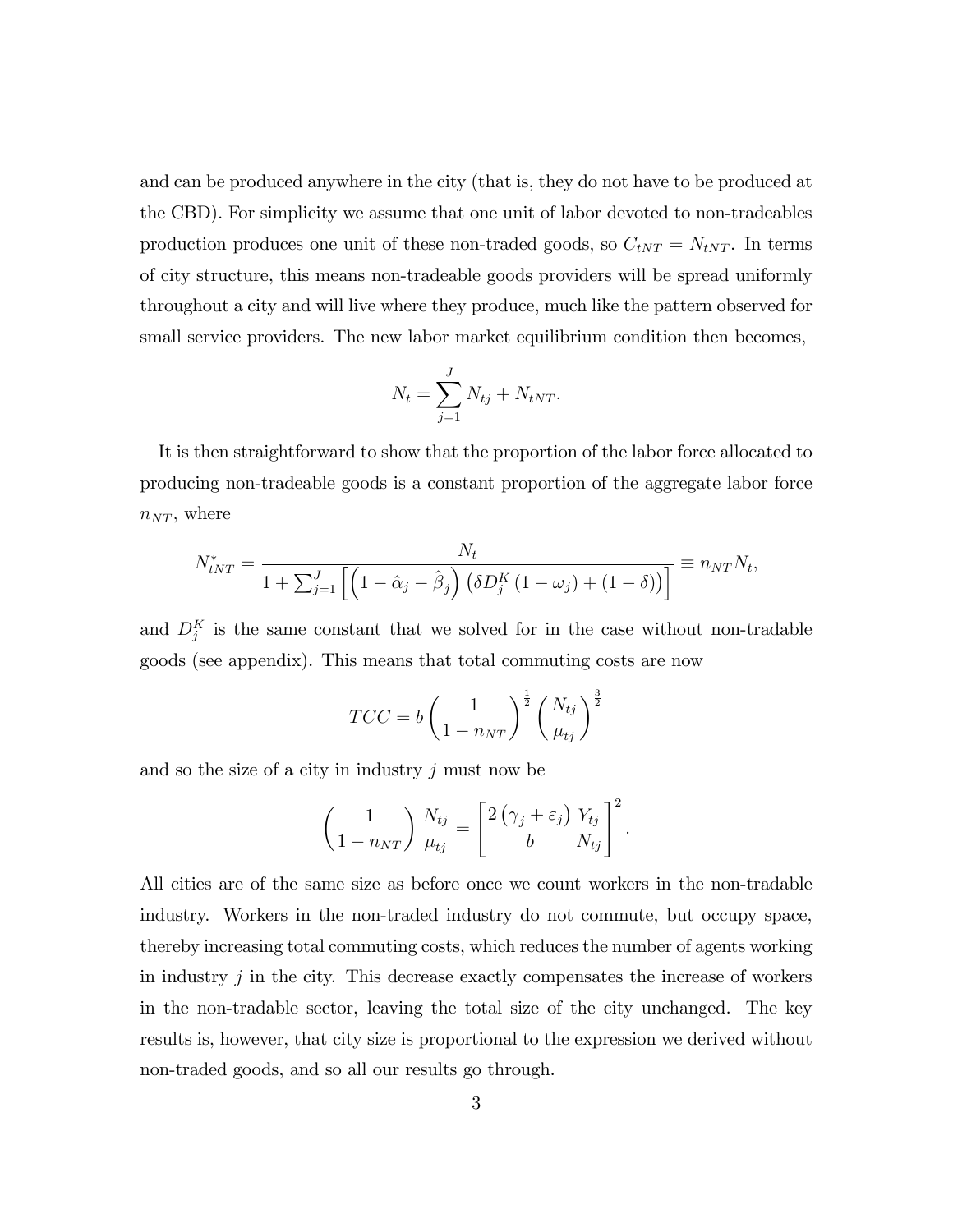#### Sub-optimal Cities

In "Urban Structure and Growth", we assumed the existence of competitive property developers that own city sites and that can subsidize factor employment at a site. As these city developers are large, relative to the scope of the externalities at a site, and as they are able to subsidize the employment of both labor and human capital in a city, they can act to internalize externalities in the urban level. As a result, each city operates at a socially optimal scale, and the equilibrium allocation is efficient (as we prove in Proposition 1).

However, it is also important to stress that this efficiency result is not essential to the ability of our model to match the growth and city facts mentioned in the introduction to the paper. In particular, it is possible to model cities in other ways that lead to an inefficient allocation of resources while still preserving the main implications of the theory for growth and the size distribution of cities. As one example, suppose that city developers exist, but that they are unable to subsidize the employment of human capital in the city. We can motivate this restriction by the idea that it is difficult to isolate human capital from raw labor through subsidies, as emphasized by Black and Henderson (1999). Under these assumptions, with free entry of city developers, the competitive equilibrium size of cities in industry  $j$  will be given by

$$
\frac{N_{tj}}{\mu_{tj}} = \left(\frac{\varepsilon_j}{\gamma_j + \varepsilon_j}\right)^2 \left[\frac{2(\gamma_j + \varepsilon_j)}{b} \frac{Y_{tj}}{N_{tj}}\right]^2,
$$

which is smaller than the socially optimal city size because developers have not internalized the human capital externality in production.

Note that with suboptimal cities, we cannot use a social planners problem to characterize the competitive equilibrium allocation of the model. However, for our model it is possible to use a pseudo-planner problem that is equivalent to the equilibrium allocation and has a unique solution. For example, if we do not allow developers to subsidize human capital, the pseudo-planner problem would be identical to the one